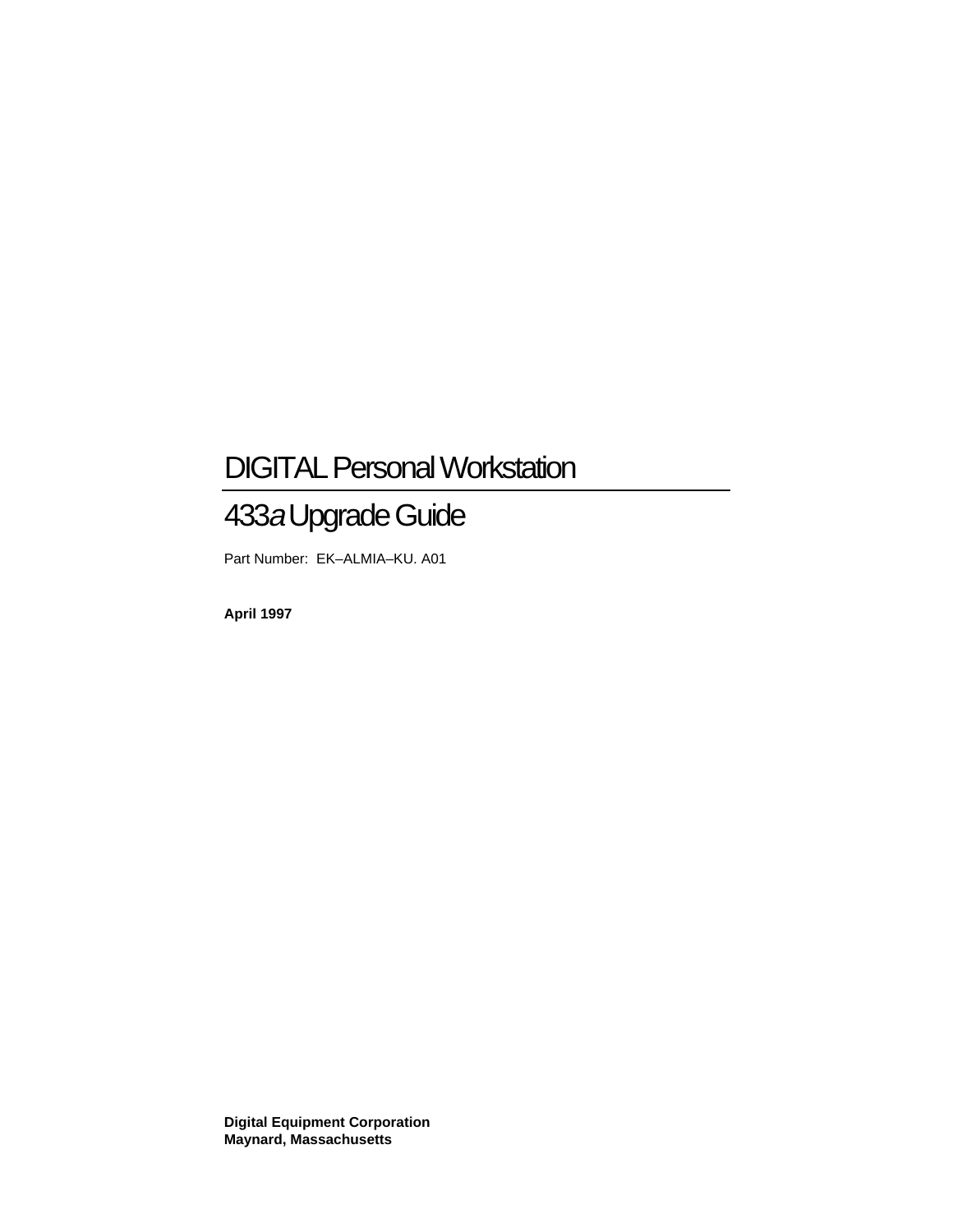#### **April 1997**

Digital Equipment Corporation makes no representations that the use of its products in the manner described in this publication will not infringe on existing or future patent rights, nor do the descriptions contained in this publication imply the granting of licenses to make, use, or sell equipment or software in accordance with the description.

Possession, use, or copying of the software described in this publication is authorized only pursuant to a valid written license from Digital or an authorized sublicensor.

© Digital Equipment Corporation 1997. All rights reserved.

The following are trademarks of Digital Equipment Corporation: DEClaser, DIGITAL, OpenVMS, PATHWORKS, VAX DOCUMENT, and the DIGITAL logo.

The following are third-party trademarks:

Adobe and PostScript are registered trademarks of Adobe Systems, Incorporated.

Helvetica and Times are registered trademarks of Linotype Co.

Microsoft and MS-DOS are registered trademarks and Windows is a trademark of Microsoft Corporation.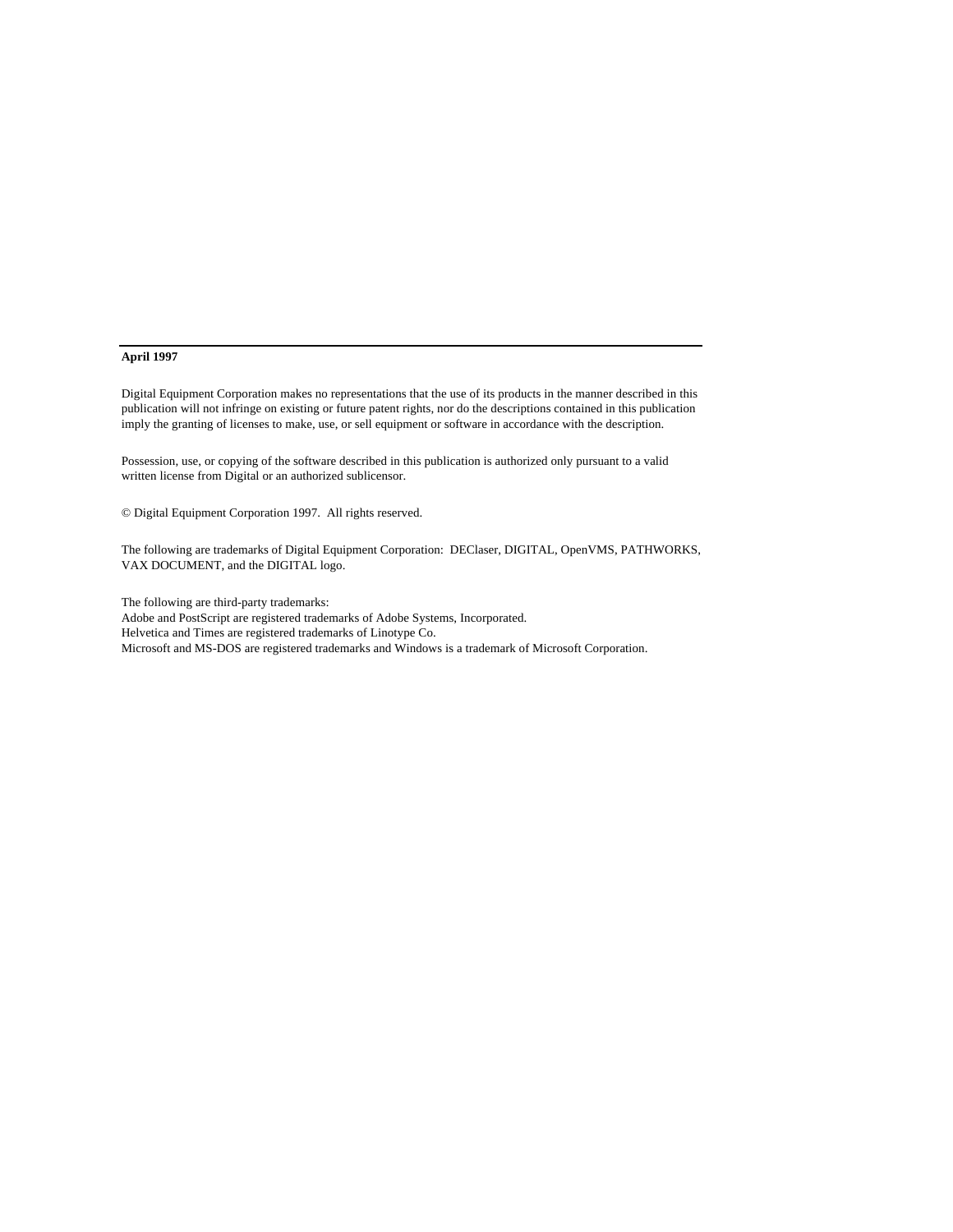# **Table of Contents**

# The 433a Upgrade

# **Figures**

## **Tables**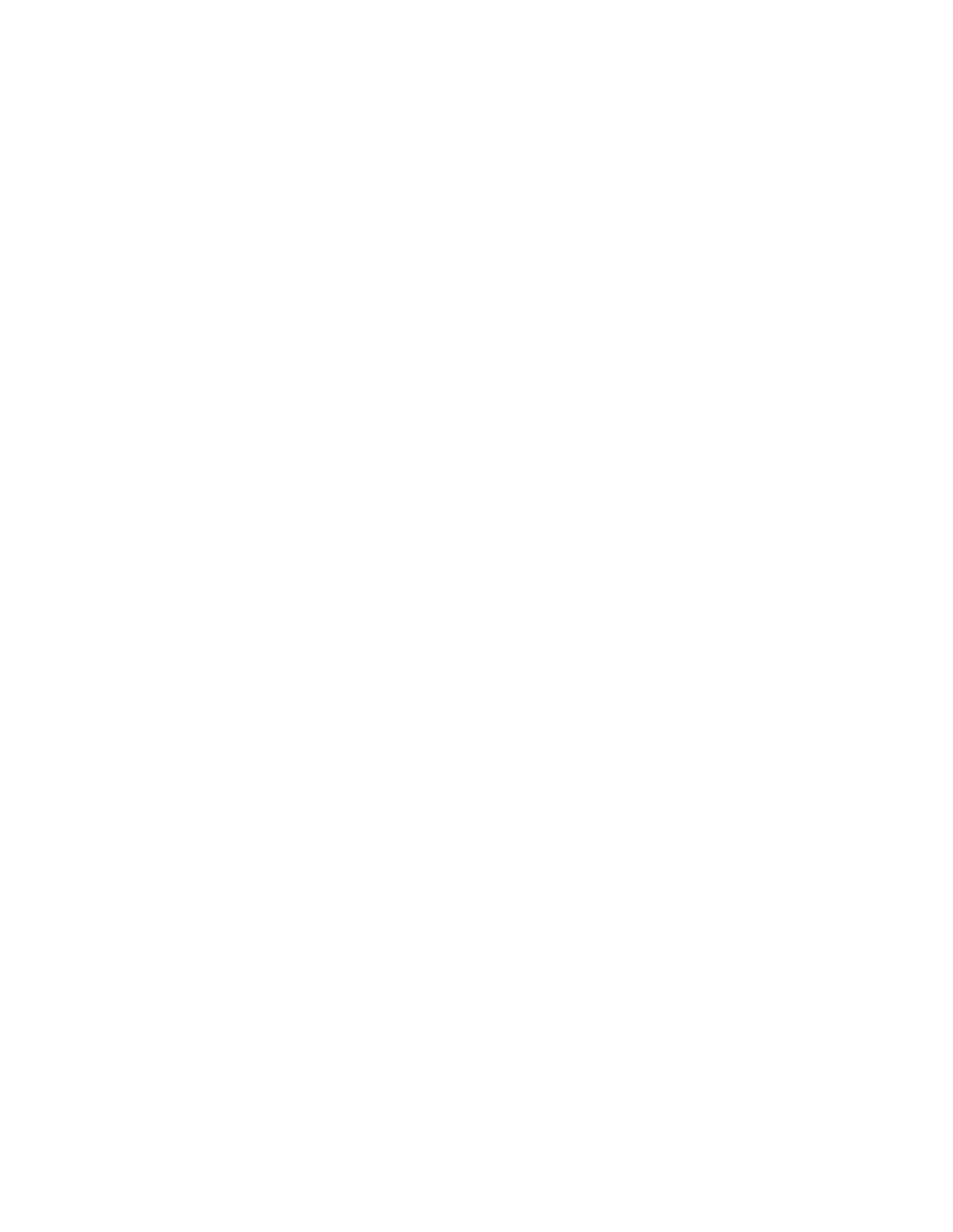# **Preface**

### **Welcome**

This manual describes the upgrade of your DIGITAL Personal Workstation Model 180*i*, 200*i*, or 200*i*(2) to a DIGITAL Personal Workstation Model 433*a* by replacing the Main Logic Board (MLB).

### **Audience**

If you are converting your DIGITAL Personal Workstation Model 180*i*, 200*i*, or 200*i*(2) to a DIGITAL Personal Workstation Model 433*a*, the information included here is helpful to you.

### **Organization of the Information**

This guide contains information on upgrading DIGITAL Personal Workstation Models 180*i*, 200*i*, or 200*i*(2) to a DIGITAL Personal Workstation Model 433*a*.The following topics (see the Table of Contents for a detailed listing) are covered:

- *Overview* lists the contents of the kit and provides and overview of the upgrade procedures.
- *Installation* provides step by step instructions for removing the current MLB and installing the new one.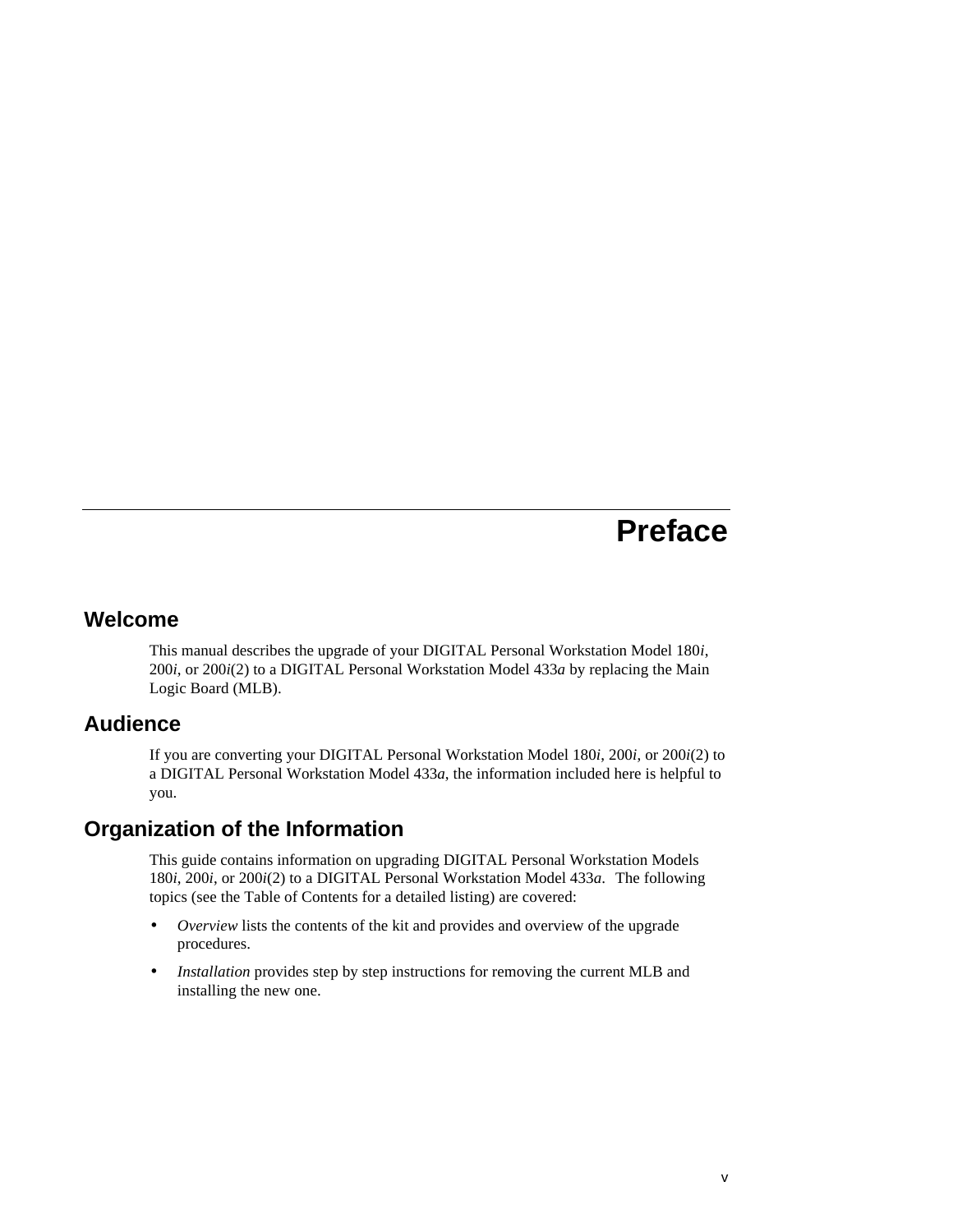# **Conventions**

| <b>Example</b> | <b>Description</b>                                                                                                                      |
|----------------|-----------------------------------------------------------------------------------------------------------------------------------------|
|                | Monospaced text indicates file names, path names,<br>directories, or screen text. Each operating system has its<br>own specific syntax. |
| [Enter]        | Square brackets surrounding text represent a key on the<br>keyboard.                                                                    |
| $[Ctrl]+[R]$   | A plus sign indicates that you press both the keys shown<br>at the same time.                                                           |
|                | A pointing hand indicates a reference to additional<br>information.                                                                     |

This guide uses the following conventions:

## **Abbreviations**

|  |  |  | This guide uses the following abbreviations: |
|--|--|--|----------------------------------------------|
|  |  |  |                                              |

| <b>Abbreviation</b> | <b>Meaning</b>                                                                                                                            |
|---------------------|-------------------------------------------------------------------------------------------------------------------------------------------|
| <b>CD</b>           | Compact disc.                                                                                                                             |
| CD-ROM              | Compact disc read-only memory.                                                                                                            |
| <b>CPU</b>          | Central processing unit.                                                                                                                  |
| <b>DIMM</b>         | Dual inline memory module.                                                                                                                |
| <b>DMA</b>          | Direct memory access.                                                                                                                     |
| <b>DRAM</b>         | Dynamic random access memory.                                                                                                             |
| <b>DROM</b>         | Diagnostic read only memory.                                                                                                              |
| <b>EIDE</b>         | Enhanced integrated drive electronics.                                                                                                    |
| <b>FDC</b>          | Floppy disk controller.                                                                                                                   |
| flashROM            | Electrically erasable, rewriteable, nonvolatile memory.                                                                                   |
| GB                  | A GB suffix to a numerical value indicates size in <i>gigabytes</i><br>(for example, $1$ GB). A gigabyte equals $1,073,741,824$<br>bytes. |
| IRQ                 | Interrupt request.                                                                                                                        |
| <b>ISA</b>          | Industry-standard architecture.                                                                                                           |
| Kb                  | A Kb suffix to a numerical value indicates size in kilobits<br>(for example, 512 Kb). A kilobit equals 1024 bits.                         |
| KB                  | A KB suffix to a numerical value indicates size in kilobytes<br>(for example, 640 KB). A kilobyte equals 1024 bytes.                      |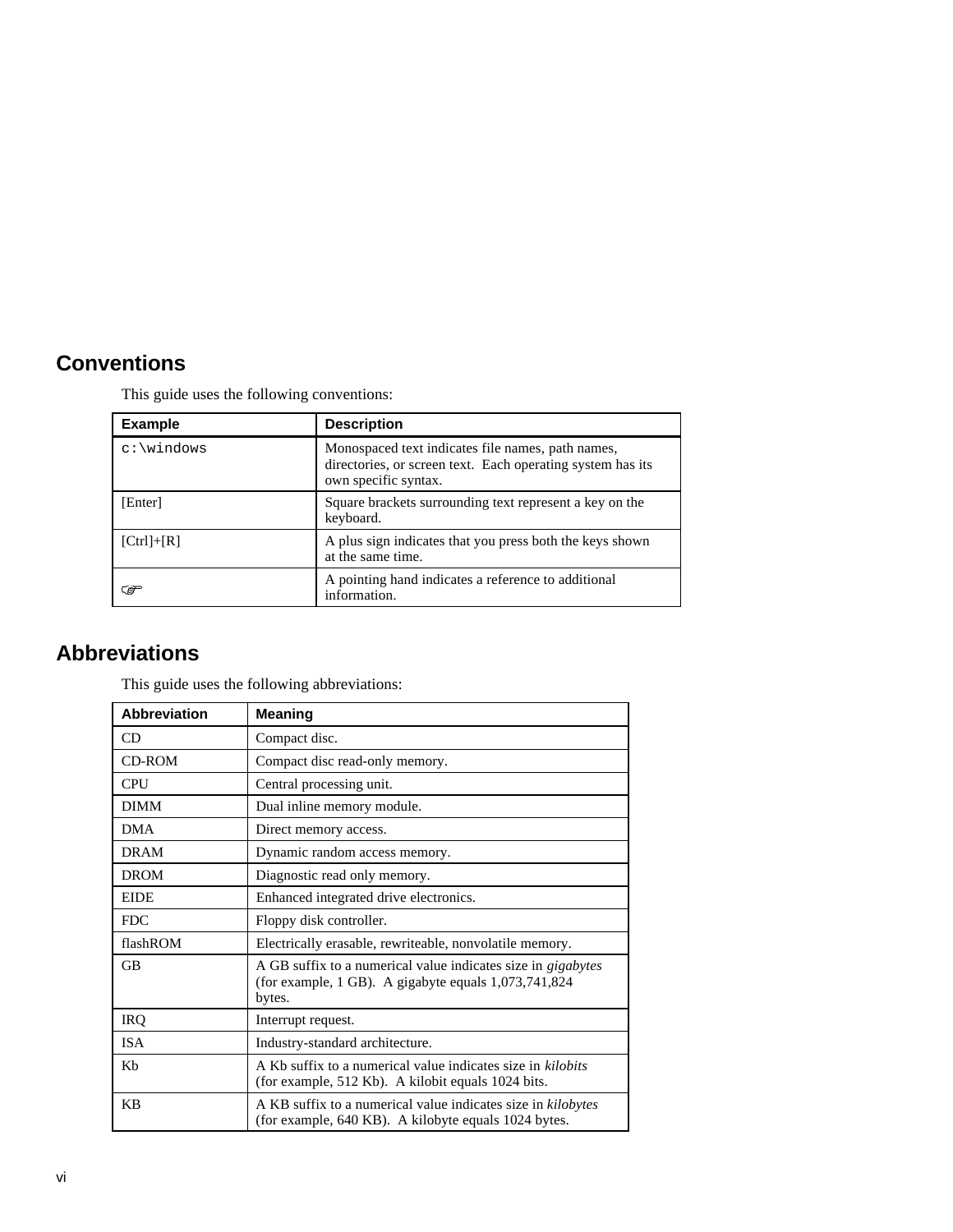| LED             | Light-emitting diode.                                                                                                                               |
|-----------------|-----------------------------------------------------------------------------------------------------------------------------------------------------|
| <b>MAU</b>      | Media adapter unit.                                                                                                                                 |
| Mb              | An Mb suffix to a numerical value indicates size in <i>megabits</i><br>(for example, $10 \text{ Mb}$ ). A megabit equals $1,048,576 \text{ bits}$ . |
| <b>MB</b>       | A MB suffix to a numerical value indicates size in<br>megabytes (for example, 550 MB). A megabyte equals<br>1,048,576 bytes.                        |
| MH <sub>z</sub> | Megahertz.                                                                                                                                          |
| MII             | Media independent interface.                                                                                                                        |
| ML <sub>B</sub> | Main logic board.                                                                                                                                   |
| ns              | Nanoseconds.                                                                                                                                        |
| <b>NVRAM</b>    | Nonvolatile random access memory.                                                                                                                   |
| <b>PCI</b>      | Peripheral component interconnect.                                                                                                                  |
| <b>RISC</b>     | Reduced instruction set computing.                                                                                                                  |
| <b>ROM</b>      | Read only memory.                                                                                                                                   |
| <b>SCSI</b>     | Small computer system interface.                                                                                                                    |
| <b>SDRAM</b>    | Synchronous dynamic random access memory.                                                                                                           |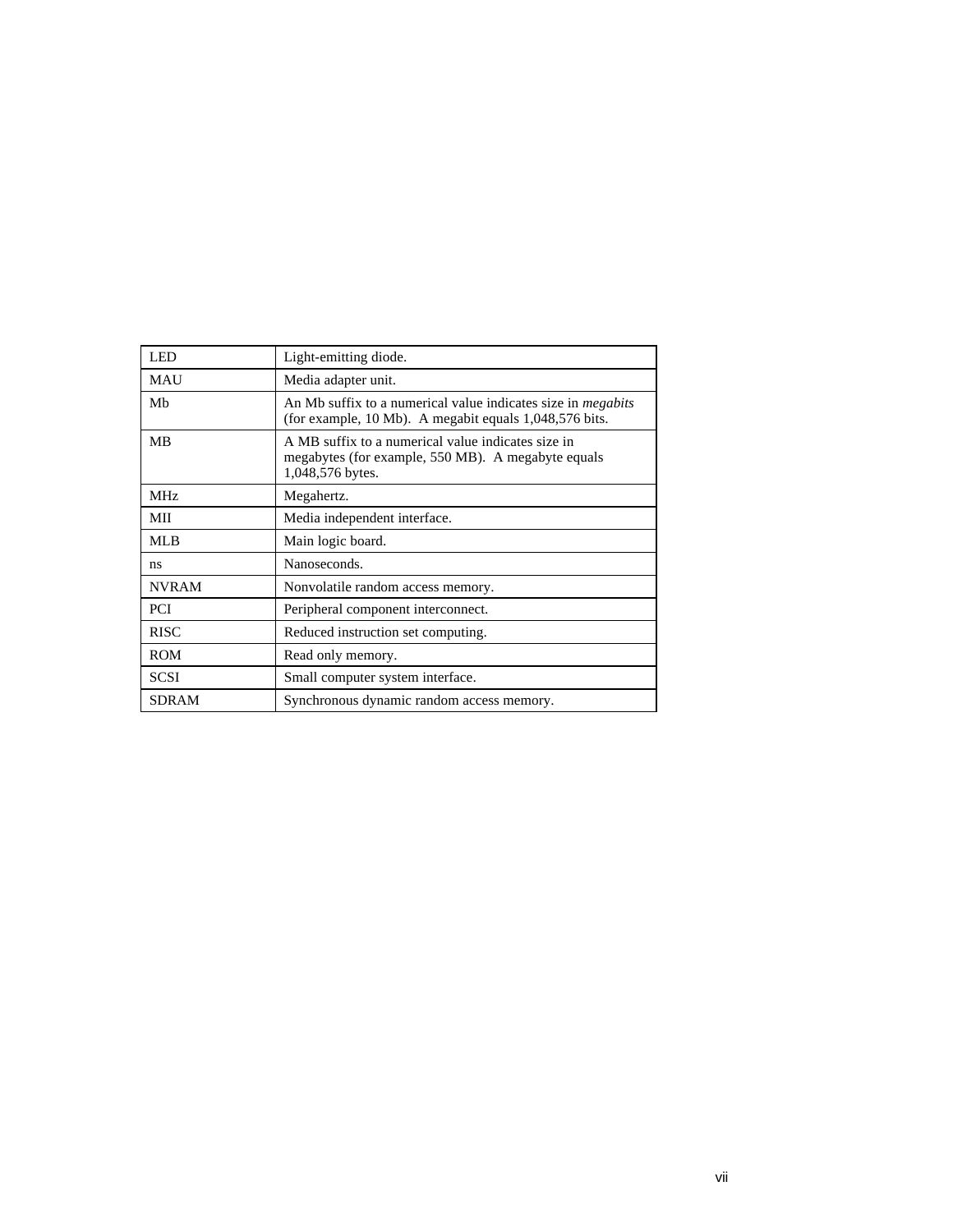# **Special Notices**

This guide uses four kinds of notices to emphasize specific information.

| A WARNING indicates the presence of a hazard that can cause personal<br>injury.                                  |  |  |  |
|------------------------------------------------------------------------------------------------------------------|--|--|--|
|                                                                                                                  |  |  |  |
| A CAUTION indicates the presence of a hazard that can damage hardware or<br>corrupt software.                    |  |  |  |
|                                                                                                                  |  |  |  |
| A NOTE gives general information, such as compatibility with other products or<br>pointers to other information. |  |  |  |

**\_\_\_\_\_\_\_\_\_\_\_\_\_\_\_\_\_\_\_\_\_\_\_\_\_\_HINT \_\_\_\_\_\_\_\_\_\_\_\_\_\_\_\_\_\_\_\_\_\_\_\_\_\_\_\_**

**\_\_\_\_\_\_\_\_\_\_\_\_\_\_\_\_\_\_\_\_\_\_\_\_\_\_\_\_\_\_\_\_\_\_\_\_\_\_\_\_\_\_\_\_\_\_\_\_\_\_\_\_\_\_\_\_\_\_\_**

A HINT includes suggestions to make your computing tasks easier.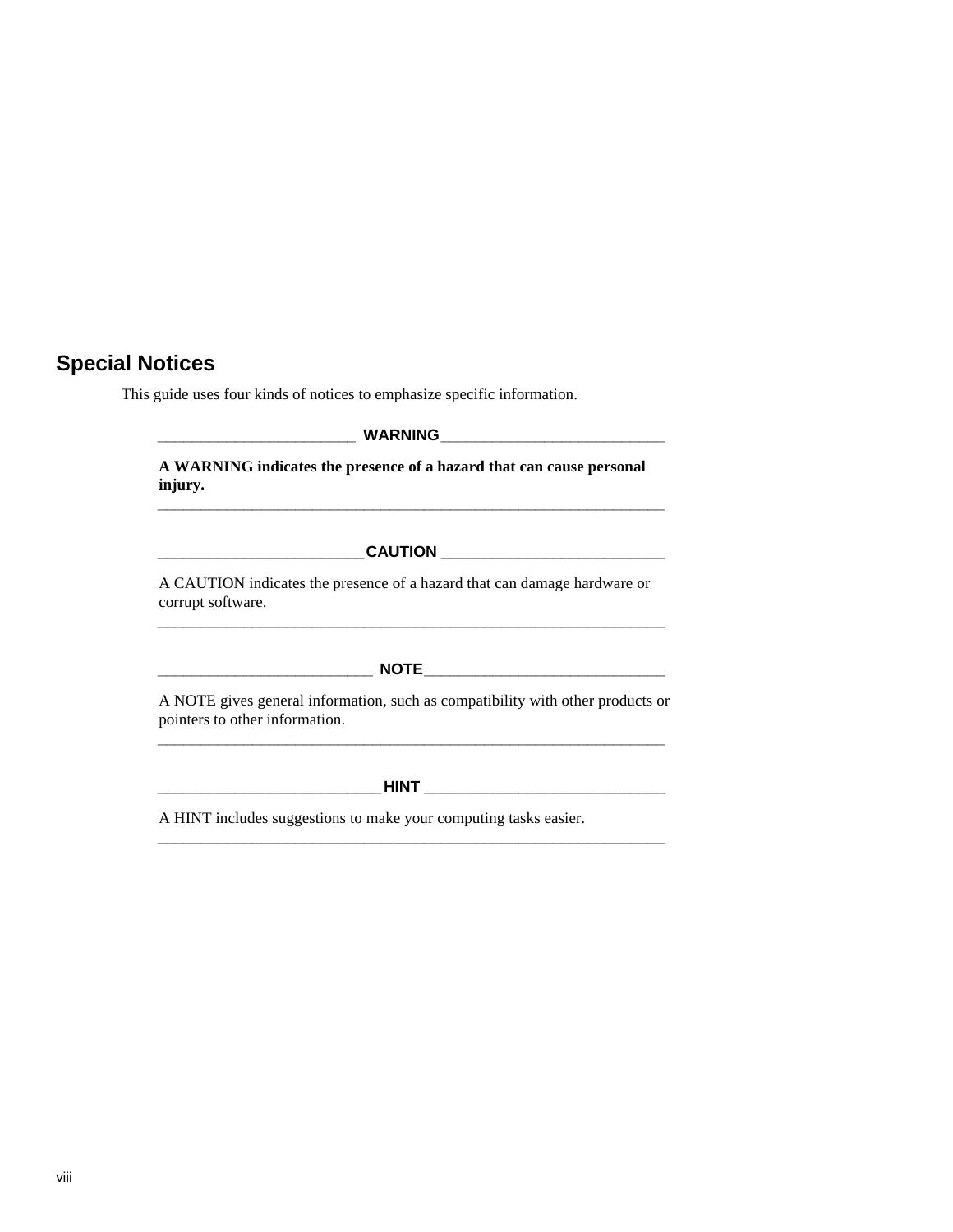### **Additional Information Resources**

You may wish to consult the following information resources on your DIGITAL Personal Workstation which were included in your original your DIGITAL Personal Workstation documentation kit:

- *Quick Setup Guide* (order number ER-B30WW-IM. A01) presents a graphical overview of the DIGITAL Personal Workstation system installation. (Note that not all DIGITAL Personal Workstation systems will be shipping with USB.)
- *DIGITAL Personal Workstation User Information* (order number EK-ALMIA-UI. A01) provides detailed user information for the installation, operation, and maintenance of your DIGITAL Personal Workstation.

For other product-related information, we suggest that you consult our Web site at *http://www.workstation.digital.com/.* Your distributor or DIGITAL representative also can provide you with information on products and services.

### **Feedback**

Our readers' opinions about this guide or any other DIGITAL manual is important to us. If you have any comments, we'd appreciate your taking the time to send us electronic mail at *reader\_comments@eng.pko.dec.com*.

Please reference order number EK-ALMIA-KU. A01 in your correspondence about this manual.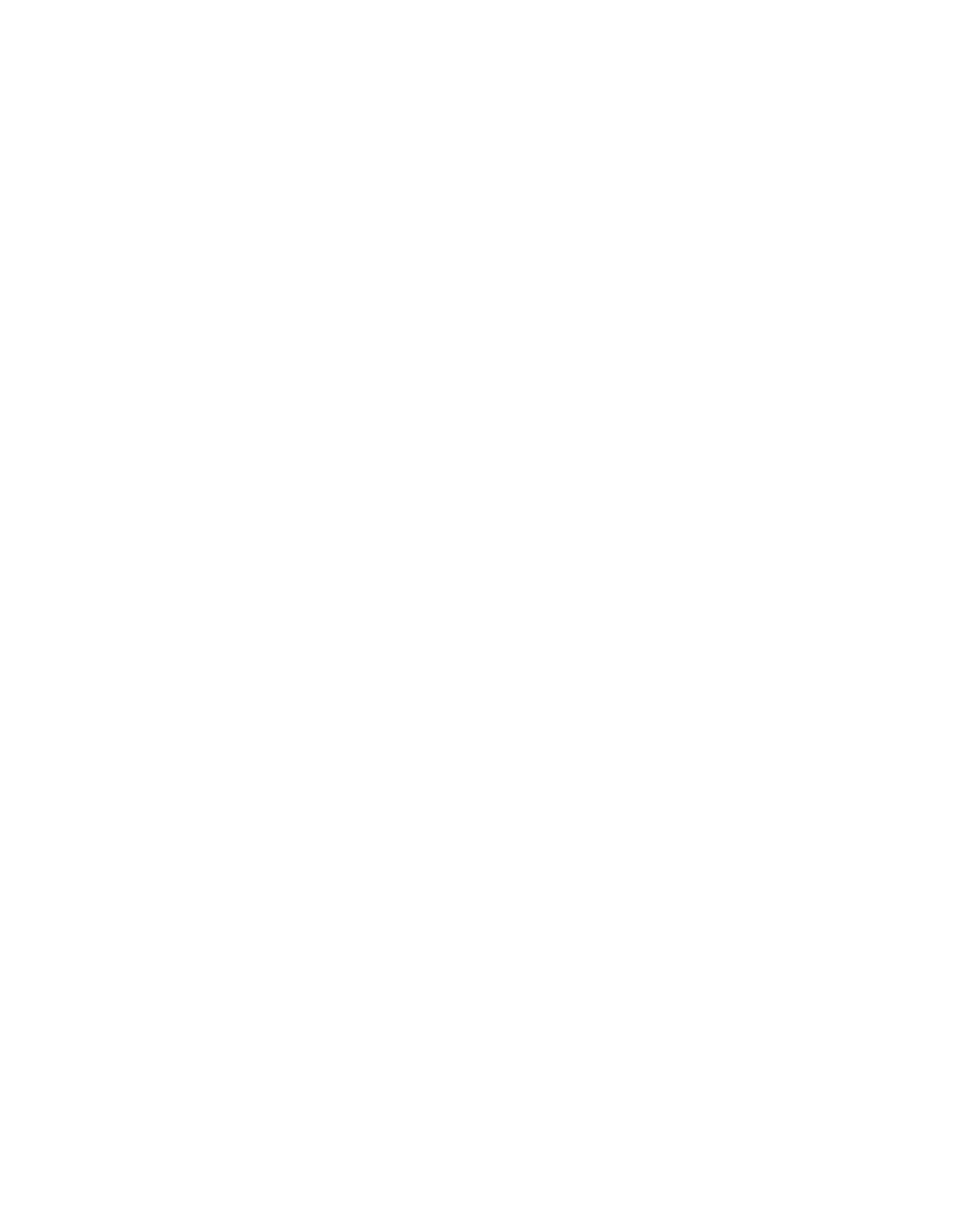### **Overview**

This manual describes the upgrade of your DIGITAL Personal Workstation Model 180*i*, 200*i*, or 200*i*(2) to a DIGITAL Personal Workstation Model 433*a*.

### **Kit Components**

The kit for conversion of a DIGITAL Personal Workstation Model 180*i*, 200*i*, or 200*i*(2) to a DIGITAL Personal Workstation Model 433*a* is shown in Table 1-1. For further information, see the DIGITAL Systems and Options Catalog (SOC).

| <b>Part Number</b> | <b>Description</b>          |
|--------------------|-----------------------------|
| 54-24767-01        | Main Logic Board            |
| 74-51176-38        | Speed button                |
| 20-47405-D2        | SDRAM DIMMs (2)             |
| QB-5L5AA-SA        | Software floppy diskettes   |
| EK-ALMIA-KU        | Documentation (this manual) |
| 12-36175-01        | Wrist grounding strap       |

**Table 1-1 SN-PBXBA-CA Kit List**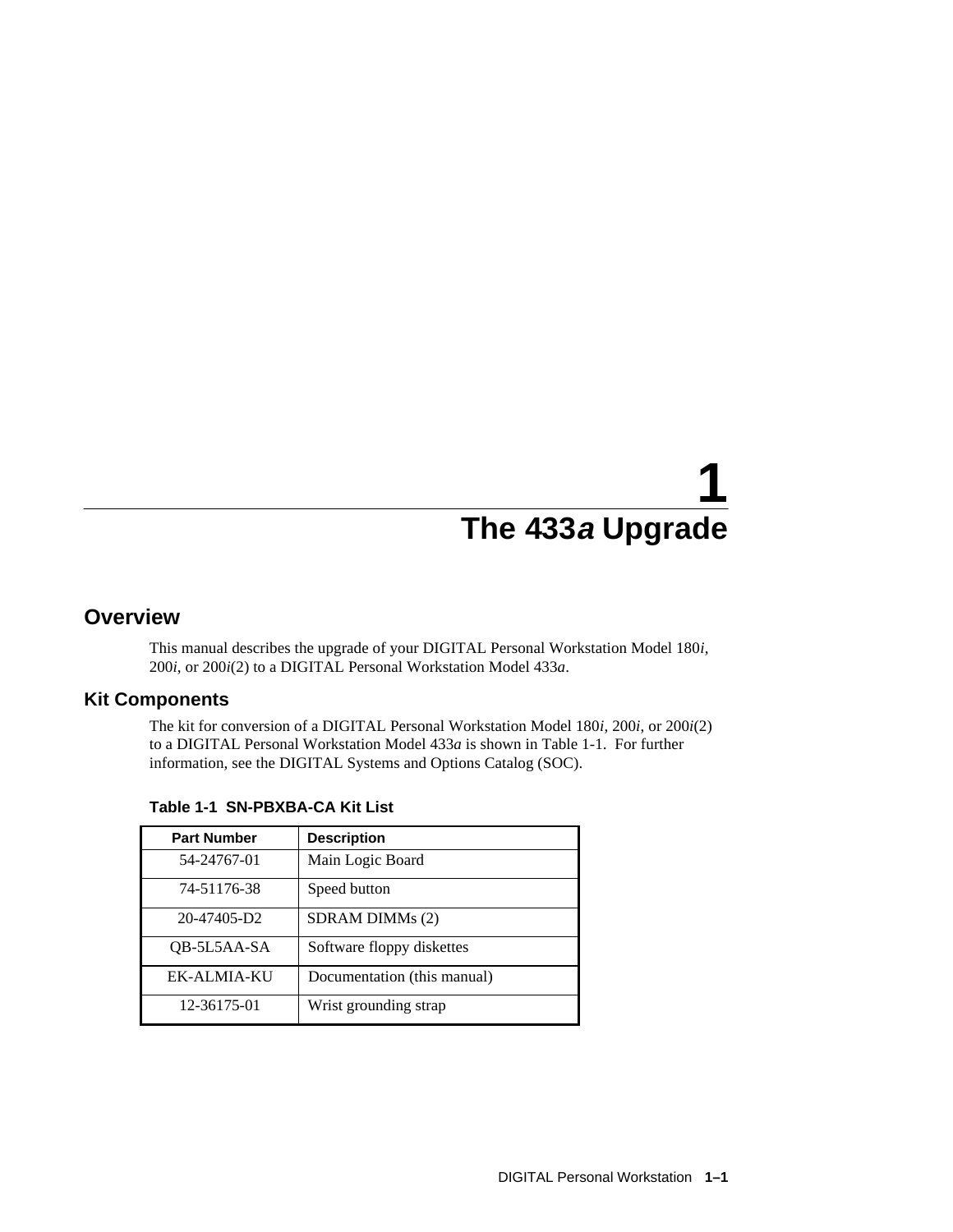#### **Upgrade Procedures**

You will perform the following general steps to upgrade your system.

- Backup all applications and data.
- Shut down the system
- Remove the present Main Logic Board (MLB).
- Install the new cache memory
- Install the new MLB.
- Move the power connector on the riser card.
- Replace the speed button.
- Power on the system and reinstall Windows NT.

## **Installation**

#### $CAUTION$

Do not touch any electronic component unless you are safely grounded. Wear the grounded wrist strap provided, or touch an exposed metal part of the system unit chassis. A static discharge from your fingers can result in permanent damage to electronic components.

**\_\_\_\_\_\_\_\_\_\_\_\_\_\_\_\_\_\_\_\_\_\_\_\_\_\_\_\_\_\_\_\_\_\_\_\_\_\_\_\_\_\_\_\_\_\_\_\_\_\_\_\_\_\_\_\_\_\_\_**

To convert your DIGITAL Personal Workstation Model 180*i*, 200*i*, or 200*i*(2) to a DIGITAL Personal Workstation Model 433*a*, follow these procedures:

- 1. Backup all applications and data.
- 2. Shut down your system and all peripheral devices.
- 3. Unplug the power cord.

**\_\_\_\_\_\_\_\_\_\_\_\_\_\_\_\_\_\_\_\_\_\_\_ WARNING\_\_\_\_\_\_\_\_\_\_\_\_\_\_\_\_\_\_\_\_\_\_\_\_\_\_**

**\_\_\_\_\_\_\_\_\_\_\_\_\_\_\_\_\_\_\_\_\_\_\_\_\_\_\_\_\_\_\_\_\_\_\_\_\_\_\_\_\_\_\_\_\_\_\_\_\_\_\_\_\_\_\_\_\_\_\_**

**Allow at least 15 seconds for the power supply capacitors to discharge safely.**

4. Remove the system lock, if necessary.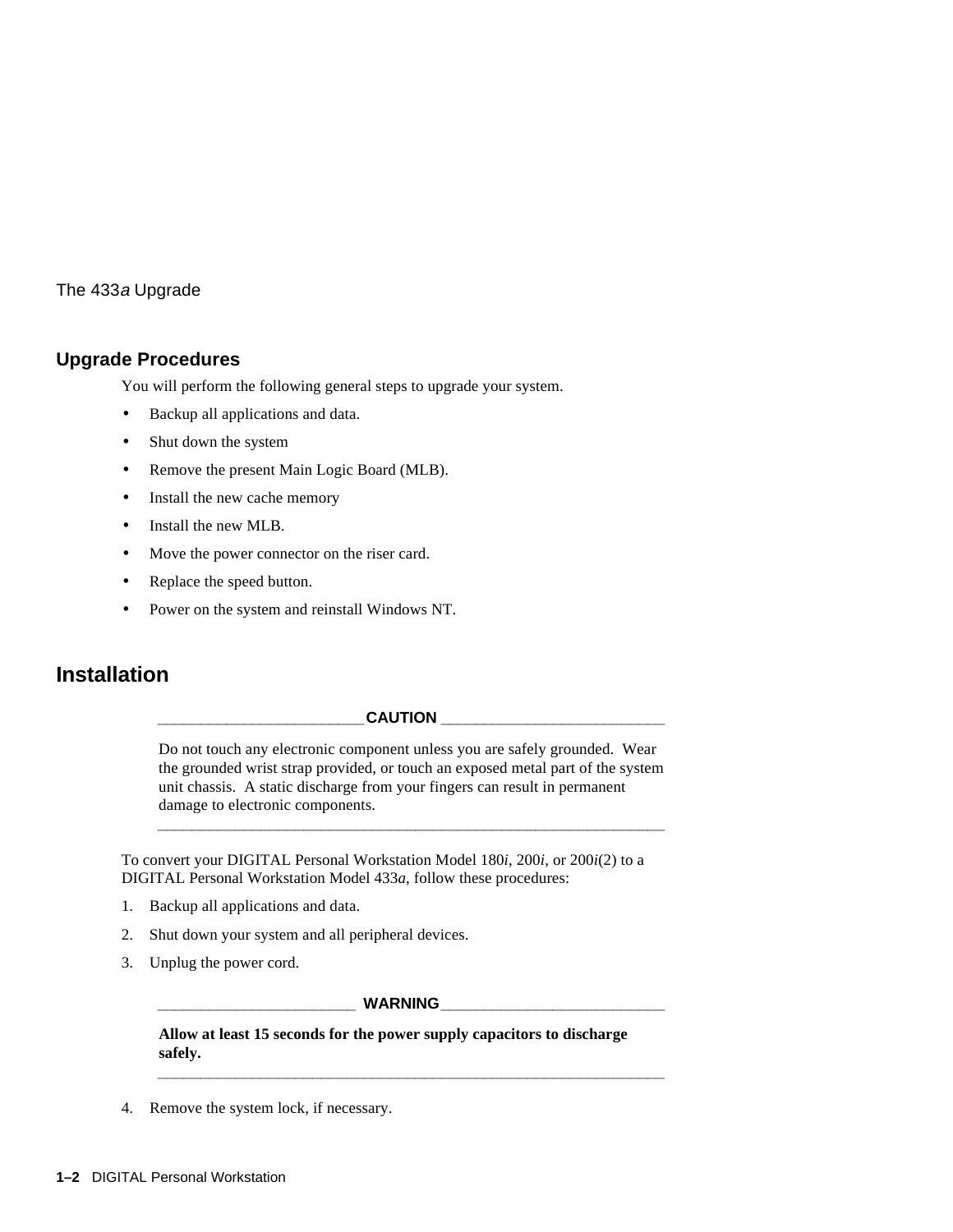5. Locate and loosen the three thumb screws  $\bullet$  that fasten the system cover to the rear panel (see Figure 1-1). Place your thumbs on the upper corners of the system cover, pull back on the cover, and slide the cover back and away from the system enclosure. Then lift the cover up and away from the system.



**Figure 1-1 Unlocking and Removing the System Cover**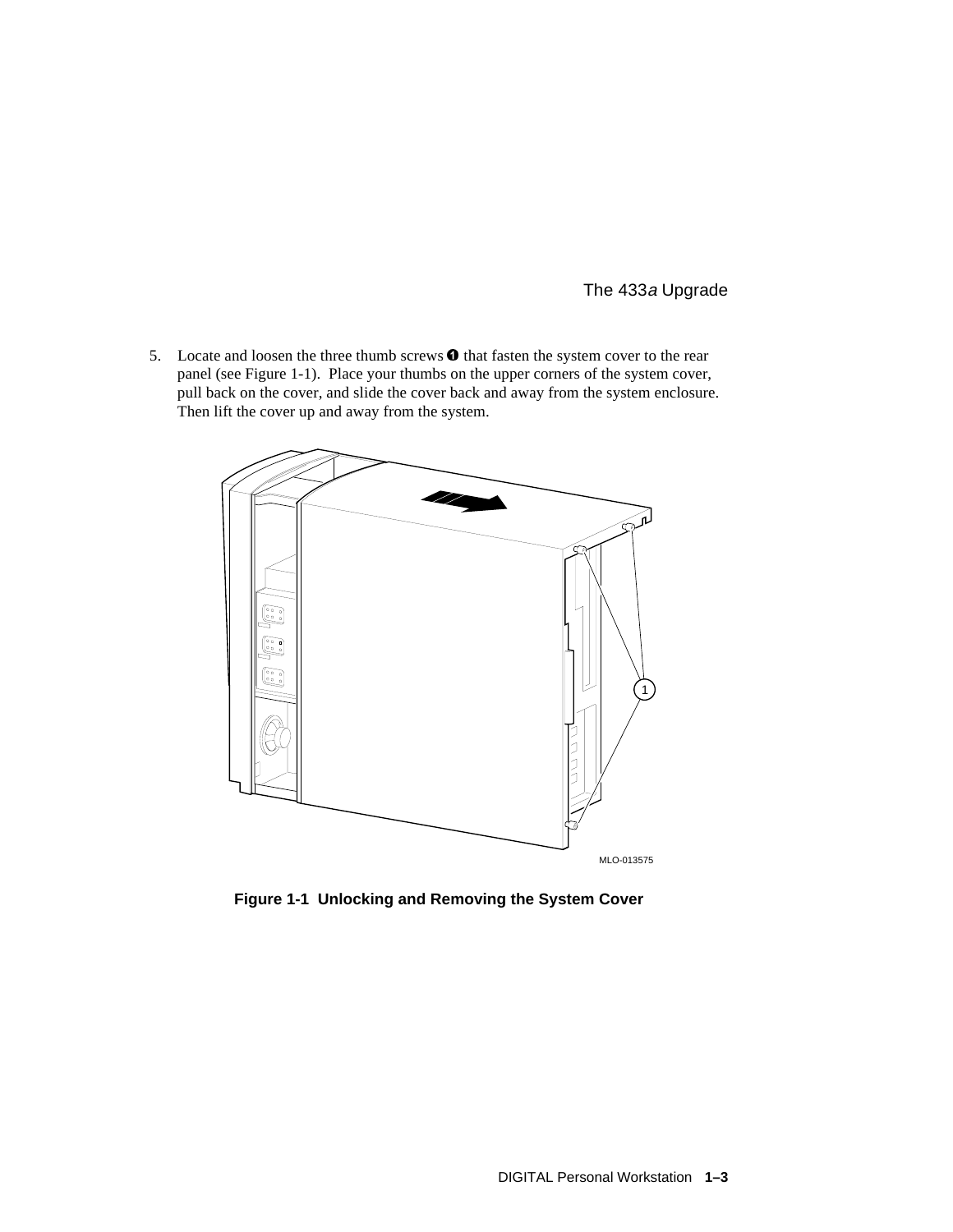#### $CAUTION$

To avoid static discharge damage to sensitive components, wear the wrist grounding strap provided in your kit.

6. Remove the keyboard, mouse, and any other external cables attached to the MLB, and release the two MLB-retaining clips on top of the MLB. (See Figure 1-2.)

**\_\_\_\_\_\_\_\_\_\_\_\_\_\_\_\_\_\_\_\_\_\_\_\_\_\_\_\_\_\_\_\_\_\_\_\_\_\_\_\_\_\_\_\_\_\_\_\_\_\_\_\_\_\_\_\_\_\_\_**

- 7. Hold onto either end of the MLB as you slide it up and out of the system chassis.
- 8. Carefully place the MLB onto a static-free, flat surface.



**Figure 1-2 Removing the MLB**

- 9. Carefully remove the new MLB from its ESD-protected bag and place it onto a staticfree, flat surface.
- 10. Carefully remove the DIMM modules from their ESD-protected bag.

**\_\_\_\_\_\_\_\_\_\_\_\_\_\_\_\_\_\_\_\_\_\_\_\_\_ NOTE\_\_\_\_\_\_\_\_\_\_\_\_\_\_\_\_\_\_\_\_\_\_\_\_\_\_\_\_**

There are three memory banks (J1/J2, J3/J4, and J5/J6) in the system; each bank consists of two DIMMs; it is suggested that you use bank J5/J6 for this upgrade. **\_\_\_\_\_\_\_\_\_\_\_\_\_\_\_\_\_\_\_\_\_\_\_\_\_\_\_\_\_\_\_\_\_\_\_\_\_\_\_\_\_\_\_\_\_\_\_\_\_\_\_\_\_\_\_\_\_\_\_**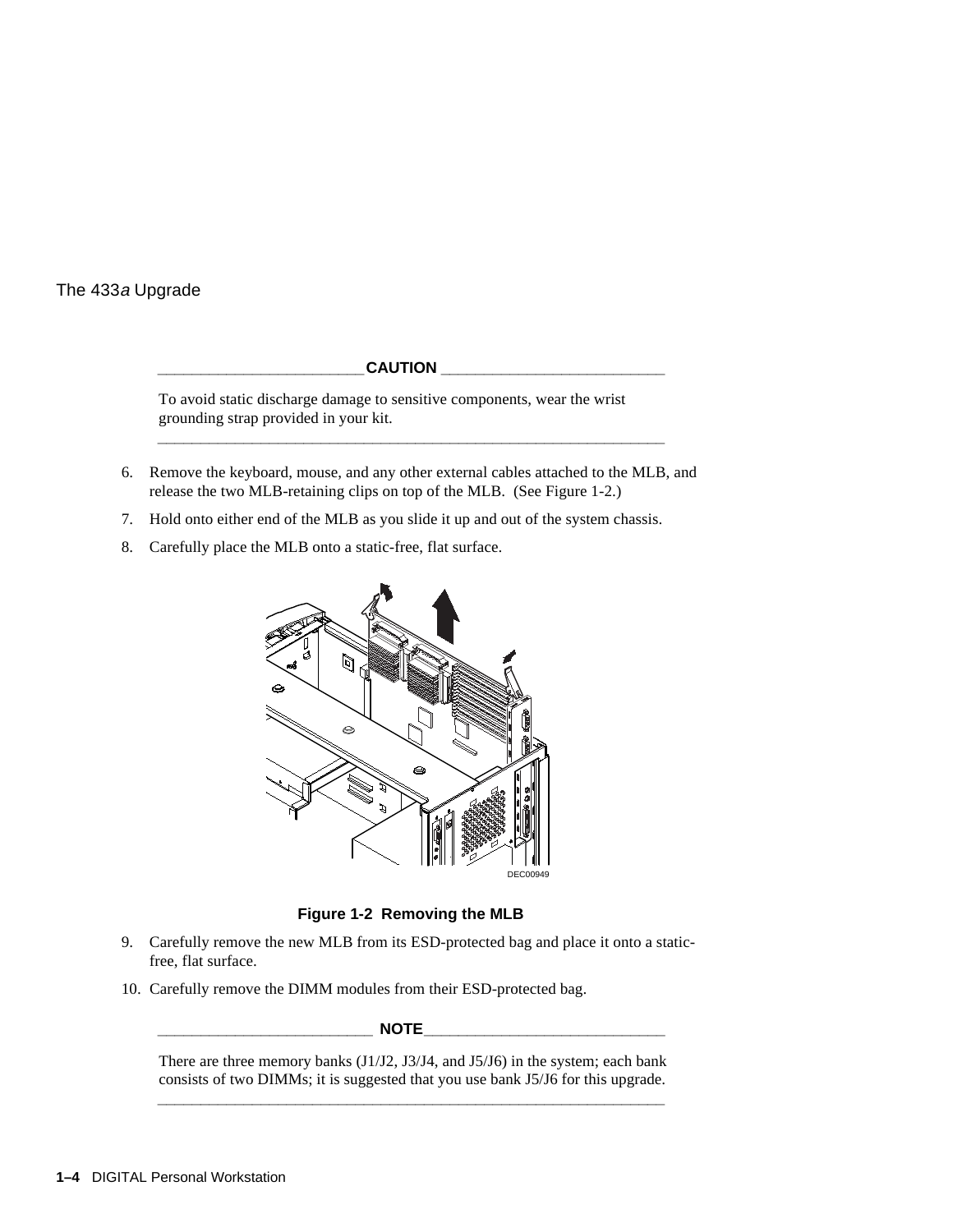- 11. To add memory modules (DIMMs), refer to Figure 1-3 as you perform the following steps:
	- a) Install the DIMM  $\odot$  straight into the socket. Position the DIMM so that both the retaining clips  $\bullet$  at the socket ends engage. Pay close attention to the keying on the DIMM and the socket.
	- b) Repeat for the remaining module.



**Figure 1-3 Installing the Memory**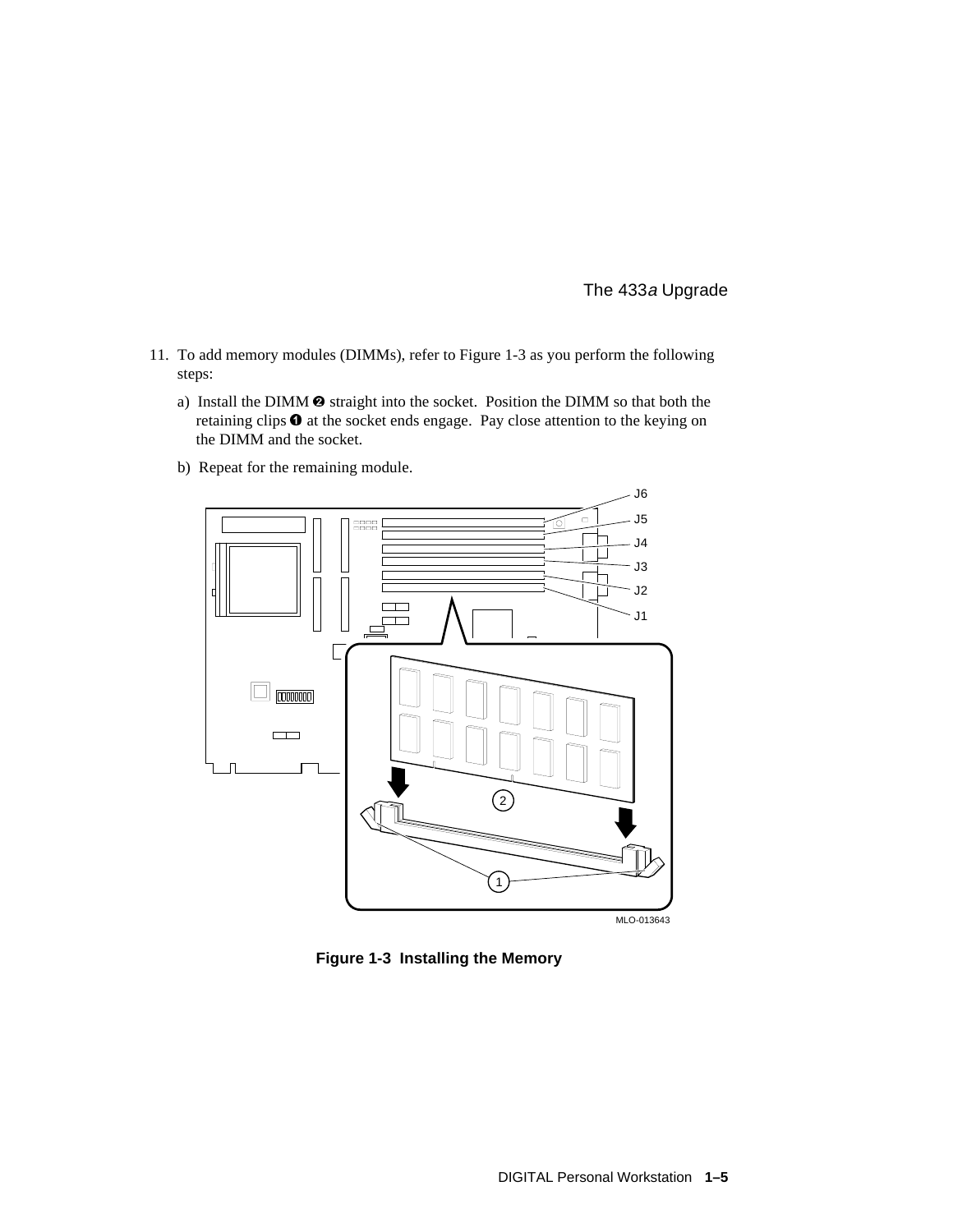- 12. Hold onto either end of the new MLB as you slide it down into the system chassis. See Figure 1-4.
- 13. Carefully seat the new MLB onto the connectors inside the system chassis.
- 14. Lock the MLB-retaining clips over the MLB to secure it.
- 15. Reconnect the keyboard, mouse, and any other external cables you removed to the new MLB.



**Figure 1-4 Installing the New MLB**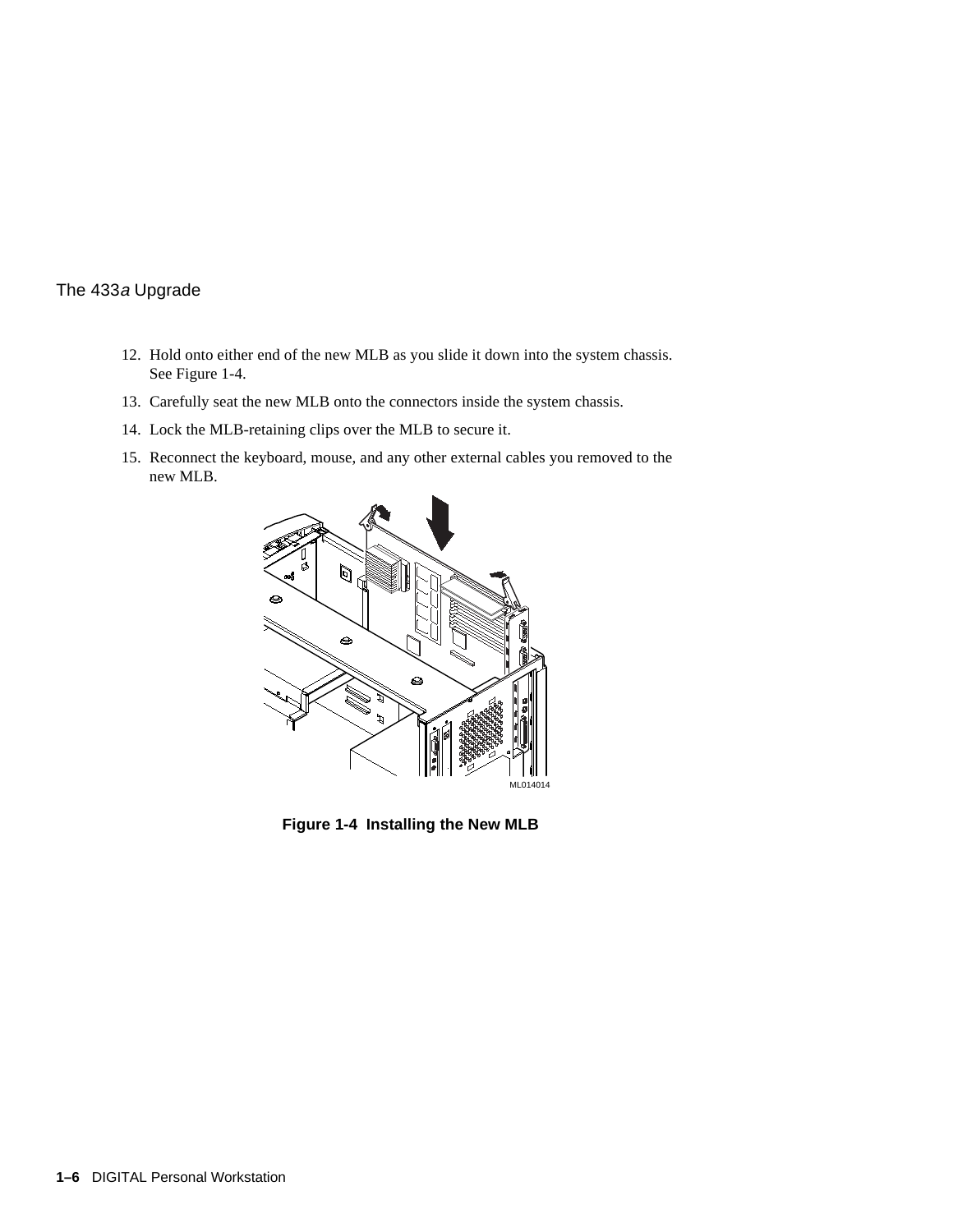14. Move the power connector on the riser card from the Intel connector  $\bullet$  to the Alpha connector  $\bullet$ . See Figure 1-5.



**Figure 1-5 Moving the Power Cable**

- 15. To replace the speed button with the new 433*a* speed button, you must first remove the front bezel. Refer to Figure 1-6 and follow these steps:
	- a) From the top of the workstation, looking down toward the bottom of the front of the chassis, view the two tabs from the front bezel that hold the bezel in place and secure it to the chassis. Find both tabs (one on the left and one on the right).
	- b) Push both tabs toward the center of the workstation to release the top of the bezel.
	- c) Gently pull the top of the bezel approximately 1 inch away from the top of the chassis.
	- d) Gently, but firmly, pull up on the bezel to unhook the bottom bezel mounts.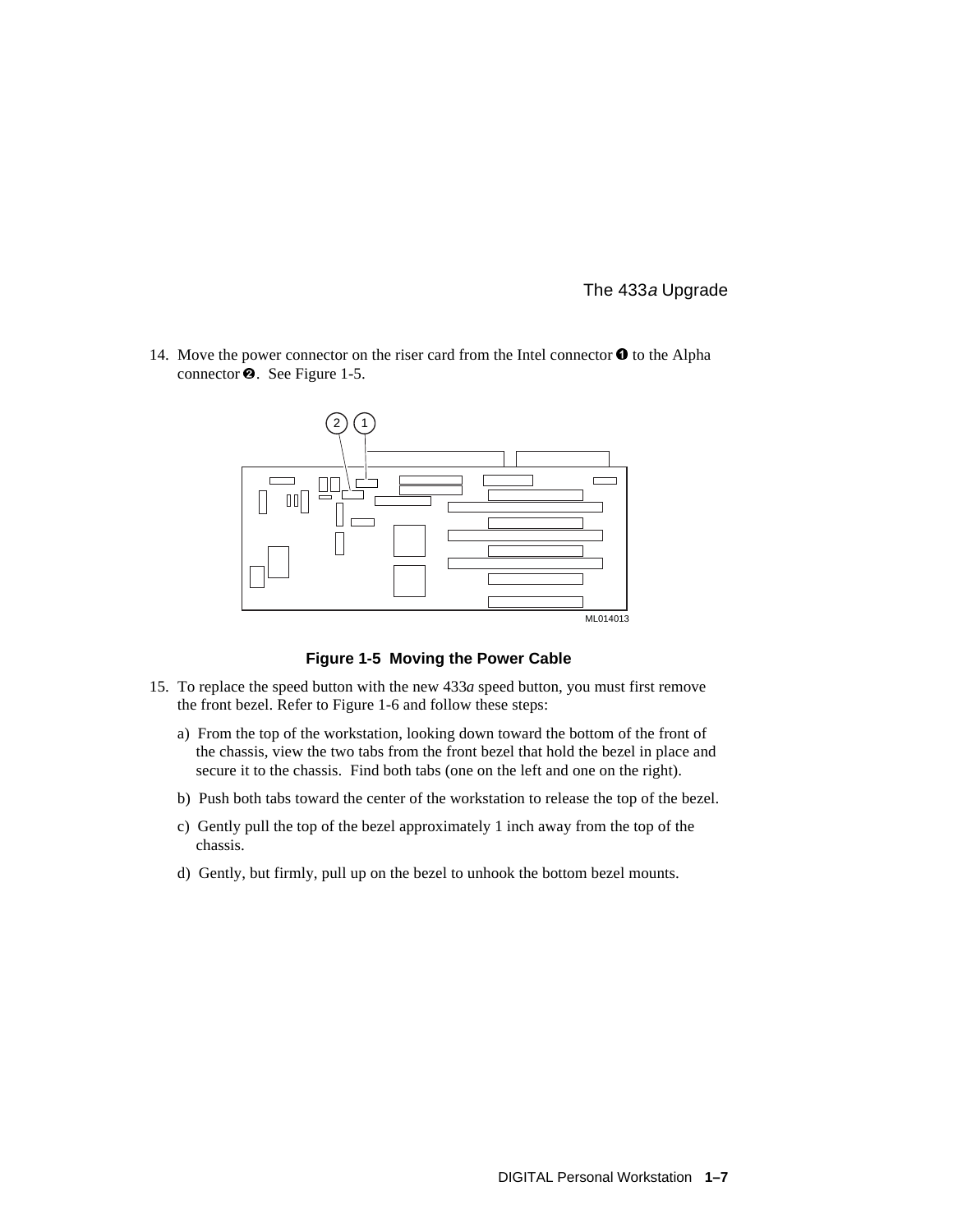

#### **Figure 1-6 Replacing the Speed Button**

- e) From the inside of the bezel, compress the tabs on the speed button  $\bullet$  and slide it through the bezel to the front.
- f) To install the new speed button, reverse the procedure above.